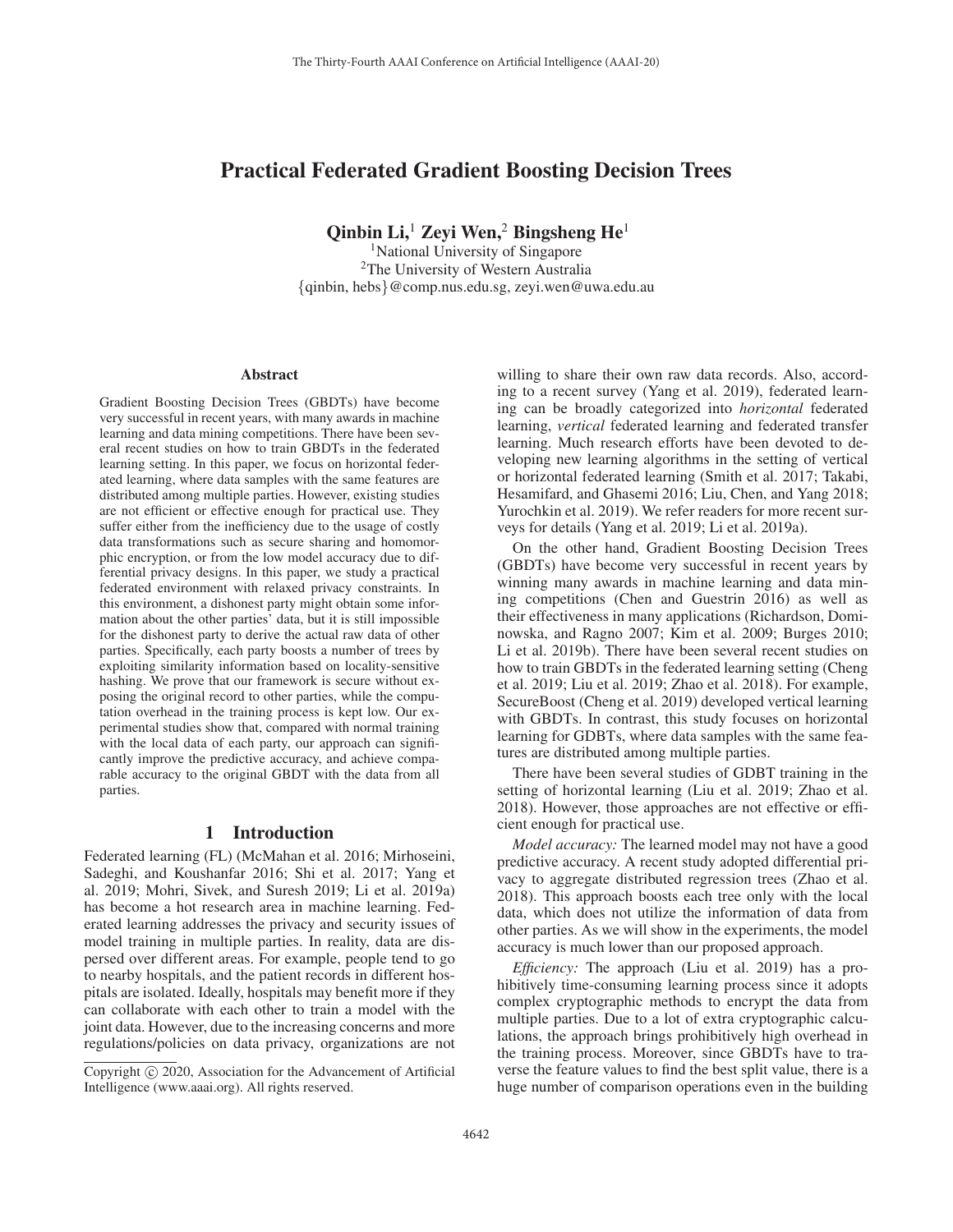of a single node.

Considering the previous approaches' limitations on efficiency and model accuracy, this study utilizes a more practical privacy model as a tradeoff between privacy and efficiency/model accuracy (Du, Han, and Chen 2004; Liu, Chen, and Yang 2018). In this environment, a dishonest party might obtain some information about the other parties' data, but *it is still impossible for the dishonest party to derive the actual raw data of other parties*. Compared to differential privacy or secrete sharing, this privacy model is weaker, but enables new opportunities for designing much more efficient and effective GBDTs.

Specifically, we propose a novel and practical federated learning framework for GDBTs (named SimFL). The basic idea is that instead of encryption on the feature values, we make use of the similarity between data of different parties in the training while protecting the raw data. First, we propose the use of locality-sensitive hashing (LSH) in the context of federated learning. We adopt LSH to collect similarity information without exposing the raw data. Second, we design a new approach called Weighted Gradient Boosting (WGB), which can build the decision trees by exploiting the similarity information with bounded errors. Our analysis show that SimFL satisfies the privacy model (Du, Han, and Chen 2004; Liu, Chen, and Yang 2018). The experimental results show that SimFL shows a good accuracy, while the training is fast for practical uses.

### 2 Preliminaries

Locality-Sensitive Hashing (LSH) LSH was first introduced by Gionis et al. (1999) for approximate nearest neighbor search. The main idea of LSH is to select a hashing function such that (1) the hash values of two neighbor points are equal with a high probability and (2) the hash values of two non-neighbor points are *not* equal with a high probability. A good property of LSH is that there are infinite input data for the same hash value. Thus, LSH has been used to protect user privacy in applications such as keyword searching (Wang et al. 2014) and recommendation systems (Qi et al. 2017).

The previous study (Datar et al. 2004) proposed the  $p$ stable LSH family, which has been widely used. The hash function  $\mathcal{F}_{\mathbf{a},b}$  is formulated as  $\mathcal{F}_{\mathbf{a},b}(\mathbf{v}) = \lfloor \frac{\mathbf{a} \cdot \mathbf{v} + b}{r} \rfloor$ , where **a** is a d-dimensional vector with entries chosen independently from a p-stable distribution (Zolotarev 1986); b is a real number chosen uniformly from the range  $[0, r]$ ; r is a positive real number which represents the window size.

Gradient Boosting Decision Trees (GBDTs) The GBDT is an ensemble model which trains a sequence of decision trees. Formally, given a loss function  $l$  and a dataset with n instances and d features  $\mathcal{D} = \{(\mathbf{x}_i, y_i)\}(|\mathcal{D}| = n, \mathbf{x}_i \in$  $\mathbb{R}^d$ ,  $y_i \in \mathbb{R}$ ), GBDT minimizes the following objective function (Chen and Guestrin 2016).

$$
\tilde{\mathcal{L}} = \sum_{i} l(\hat{y}_i, y_i) + \sum_{k} \Omega(f_k)
$$
 (1)

where  $\Omega(f) = \gamma T_l + \frac{1}{2}\lambda ||w||^2$  is a regularization term to penalize the complexity of the model. Here  $\gamma$  and  $\lambda$  are hyper-parameters,  $T_l$  is the number of leaves and w is the leaf weight. Each  $f_k$  corresponds to a decision tree. Training the model in an additive manner, GBDT minimizes the following objective function at the t-th iteration.

$$
\tilde{\mathcal{L}}^{(t)} = \sum_{i=1}^{n} [g_i f_t(\mathbf{x}_i) + \frac{1}{2} h_i f_t^2(\mathbf{x}_i)] + \Omega(f_t)
$$
 (2)

where  $g_i = \partial_{\hat{y}^{(t-1)}} l(y_i, \hat{y}^{(t-1)})$  and  $h_i =$  $\partial_{\hat{y}^{(t-1)}}^2 l(y_i, \hat{y}^{(t-1)})$  are first and second order gradient statistics on the loss function. The decision tree is built from the root until reaching the restrictions such as the maximum depth. Assume  $I_L$  and  $I_R$  are the instance sets of left and right nodes after the split. Letting  $I = I_L \cup I_R$ , the gain of the split is given by

$$
\mathcal{L}_{split} = \frac{1}{2} \left[ \frac{\left( \sum_{i \in I_L} g_i \right)^2}{\sum_{i \in I_L} h_i + \lambda} + \frac{\left( \sum_{i \in I_R} g_i \right)^2}{\sum_{i \in I_R} h_i + \lambda} - \frac{\left( \sum_{i \in I} g_i \right)^2}{\sum_{i \in I} h_i + \lambda} \right] - \gamma \tag{3}
$$

GBDT traverses all the feature values to find the split that maximizes the gain.

### 3 Problem Statement

This paper focuses on the application scenarios of horizontal federated learning. Multiple parties have their own data which have the same set of features. Due to data privacy requirements, they are not willing to share their private data with other parties. However, all parties want to exploit collaborations and benefits from a more accurate model that can be built from the joint data from all parties. Thus, *the necessary incentive for this collaboration is that federated learning should generate a much better learned model than the one generated from the local data of each party alone.* In other words, (much) better model accuracy is a pre-condition for such collaborations in horizontal federated learning. We can find such scenarios in various applications such as banks and healthcares (Yang et al. 2019).

Specifically, we assume that there are M parties, and each party is denoted by  $P_i$   $(i \in [1, M])$ . We use  $I_m$  =  $\{(x_i^m, y_i^m)\}\ (|I_m| = N_m, x_i^m \in \mathbb{R}^d, y_i^m \in \mathbb{R})$  to denote the instance set of  $P_m$ . For simplicity, the instances have global IDs that are unique identifiers among parties (i.e., given two different instances  $x_i^m$  and  $x_j^n$ , we have  $i \neq j$ ).

Privacy model. The previous study (Du, Han, and Chen 2004) proposed a 2-party security model, which is also adopted in the previous studies (e.g., (Liu, Chen, and Yang 2018)). We extend the model for multiple parties, and we get the following privacy definition.

Definition 1 (Privacy Model). Suppose all parties are *honest-but-curious*. For a protocol C performing  $(O_1, O_2, ..., O_M)$  =  $C(I_1, I_2, ..., I_M)$ , where  $O_1, O_2, \ldots, O_M$  are parties  $P_1, P_2, \ldots, P_M$ 's output and  $I_1, I_2, ..., I_M$  are their inputs, C is secure against  $P_1$  if there exists infinite number of tuples  $(I'_2, ..., I'_M, O'_2, ..., O'_M)$ such that  $(O_1, O'_2, ..., O'_M) = C(I_1, I'_2, ..., I'_M)$ .

Compared with the security definition in secure multiparty computation (Yao 1982), the privacy model in Definition 1 is weaker in the privacy level, as also discussed in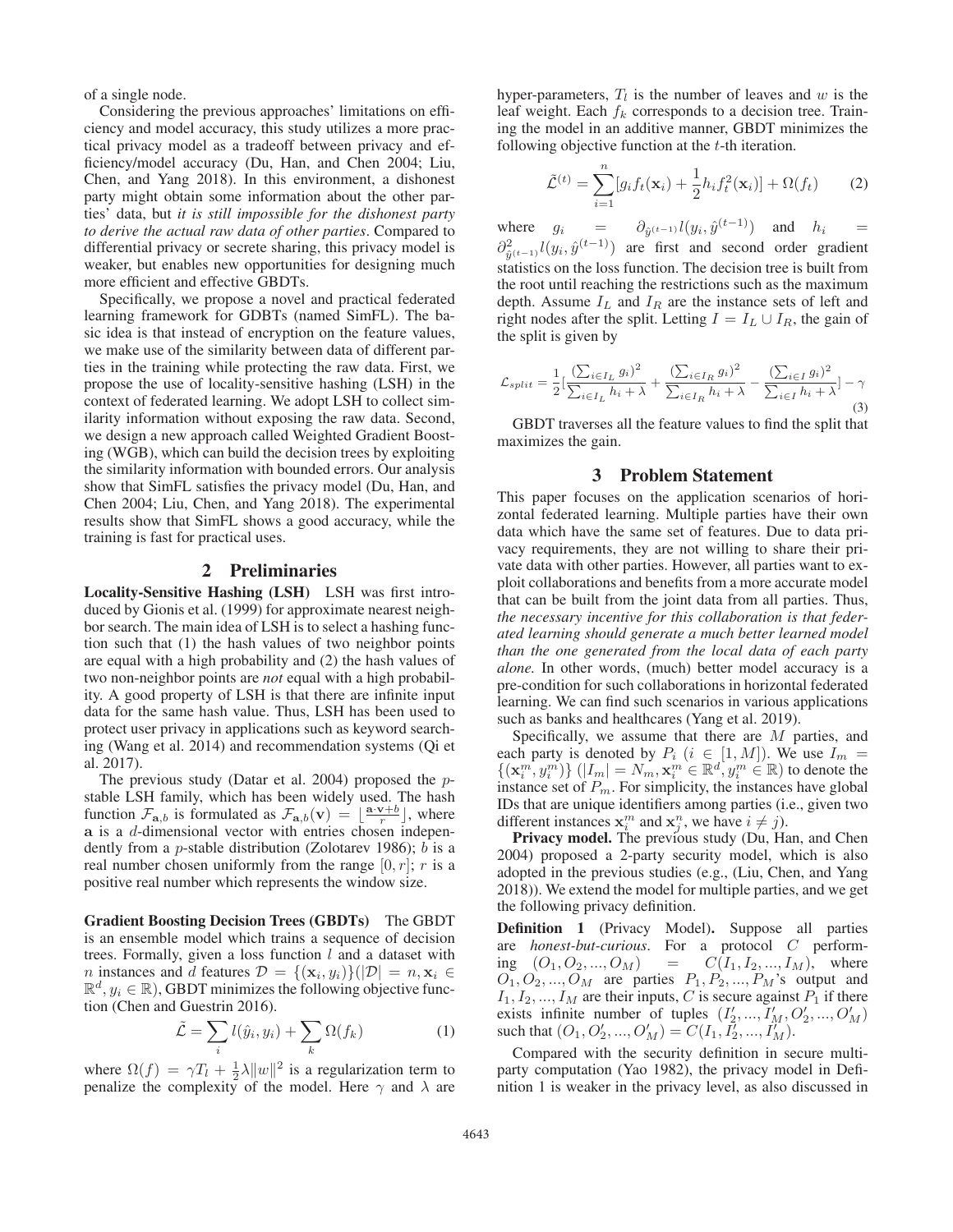the previous study (Du, Han, and Chen 2004). It does not handle the potential risks such as inference attacks. For example, it can happen that all the possible inputs for a certain output are close to each other, enough information about the input data may be disclosed (even though the exact information for the input is unknown). However, how likely those attacks can happen and its impact in real applications are still to be determined. Thus, like the previous studies (Du, Han, and Chen 2004; Liu, Chen, and Yang 2018), we view this model as a heuristics model for privacy protection. More importantly, with such a heuristic model, it is possible that we develop practical federated learning models that are much more efficient and have much higher accuracy than previous approaches.

Problem definition. The objective is to build an efficient and effective GBDT model under the privacy model in Definition 1 over the instance set  $I = \bigcup_{i=1}^{M} I_i$   $(|I| = N)$ .

### 4 The SimFL Framework

In this section, we introduce our framework, Similaritybased Federated Learning (SimFL), which enables the training of GBDTs in a horizontally federated setting.

An Overview of SimFL There are two main stages in SimFL: preprocessing and training. In practice, preprocessing can be done once and reuse for many runs of training. Only when the training data have updates, preprocessing has to be performed. Figure 1 shows the structures of these two stages. In the preprocessing stage, each party first computes the hash values using randomly generated LSH functions. Then, by collecting the hash values from LSH, multiple global hash tables are built and broadcast to all the parties, which can be modelled as an *AllReduce* communication operation (Patarasuk and Yuan 2009). Finally, each party can use the global hash tables for tree building without accessing other party's raw data. In the training stage, all parties together train a number of trees one by one using the similarity information. Once a tree is built in a party, it will be sent to all the other parties for the update of gradients. We obtain all the decision trees as the final learned model.

#### 4.1 The Preprocessing Stage

For each instance, the aim of the preprocessing stage is to get the IDs of similar instances of the other parties. Specifically, for each party  $P_m$ , we want to get a matrix  $\mathbf{S}^m \in \mathbb{R}^{N_m \times M}$ , where  $S_{ij}^{\hat{m}}$  is the ID of the instance in Party  $P_j$  that is similar with  $\mathbf{x}_i^{m}$ . To obtain the similarity of any two instances in the joint data without exposing the raw data to the other parties, we adopt the widely used p-stable LSH function (Datar et al. 2004). According to LSH, if two instances are similar, they have a higher probability to be hashed to the same value. Thus, by applying multiple LSH functions, the bigger the number of identical hash values of two instances, the more likely they are to be similar (Gionis et al. 1999).

Algorithm 1 shows the process of the preprocessing stage. Given L randomly generated p-stable hash functions, each party first computes the hash values of its instances. Then we build L global hash tables using an AllReduce operation,



(b) The training stage

Figure 1: An overview of the SimFL framework

which has been well studied in the previous study (Patarasuk and Yuan 2009). Here the inputs to AllReduce are the instance IDs and their hash values of all parties. The reduction operation is to union the instances IDs with the same hash value. We adopt the bandwidth optimal and contention free design from the previous study (Patarasuk and Yuan 2009). After broadcasting the hash tables, each party can compute the similarity information. Specifically, in party  $P_m$ , given an instance  $x_i^m$ , the similar instance in the other party  $P_j$ is the one with the highest count of identical hash values. If there are multiple instances with the same highest count, we randomly choose one as the similar instance. In this way, the data distribution of the other parties can be learned by adopting our weighted gradient boosting strategy, which we will show next.

### 4.2 The Training Stage

In the training stage, each party trains a number of trees sequentially. When party  $P_m$  is training a tree, to protect the individual records of other parties, only the local instances  $I_m$  are used to learn the tree. The learned trees are shared among the parties during the training process. To exploit the similarity information between the instances from different parties, we propose a new approach to build the decision tree, which is called Weighted Gradient Boosting (WGB). The basic idea is that an instance is important and representative if it is similar to many other instances. Since the gradients can represent the importance of an instance as shown in the previous studies (Chen and Guestrin 2016; Ke et al. 2017), we propose to use weighted gradients in the training. Next, we describe WGB in detail.

The Weighted Gradient Boosting Approach For an instance  $\mathbf{x}_q^m \in I_m$ , let  $\mathbf{W}_{mq}^n = \{k | \mathbf{S}_{km}^n = q\}$ , which contains the IDs of the instances in  $I_n$  that are similar with  $\mathbf{x}_q^m$ . Let  $g_q^m$  and  $h_q^m$  denote the first order and second order gradients of loss function at  $x_q^m$ , respectively. When  $P_m$  is building a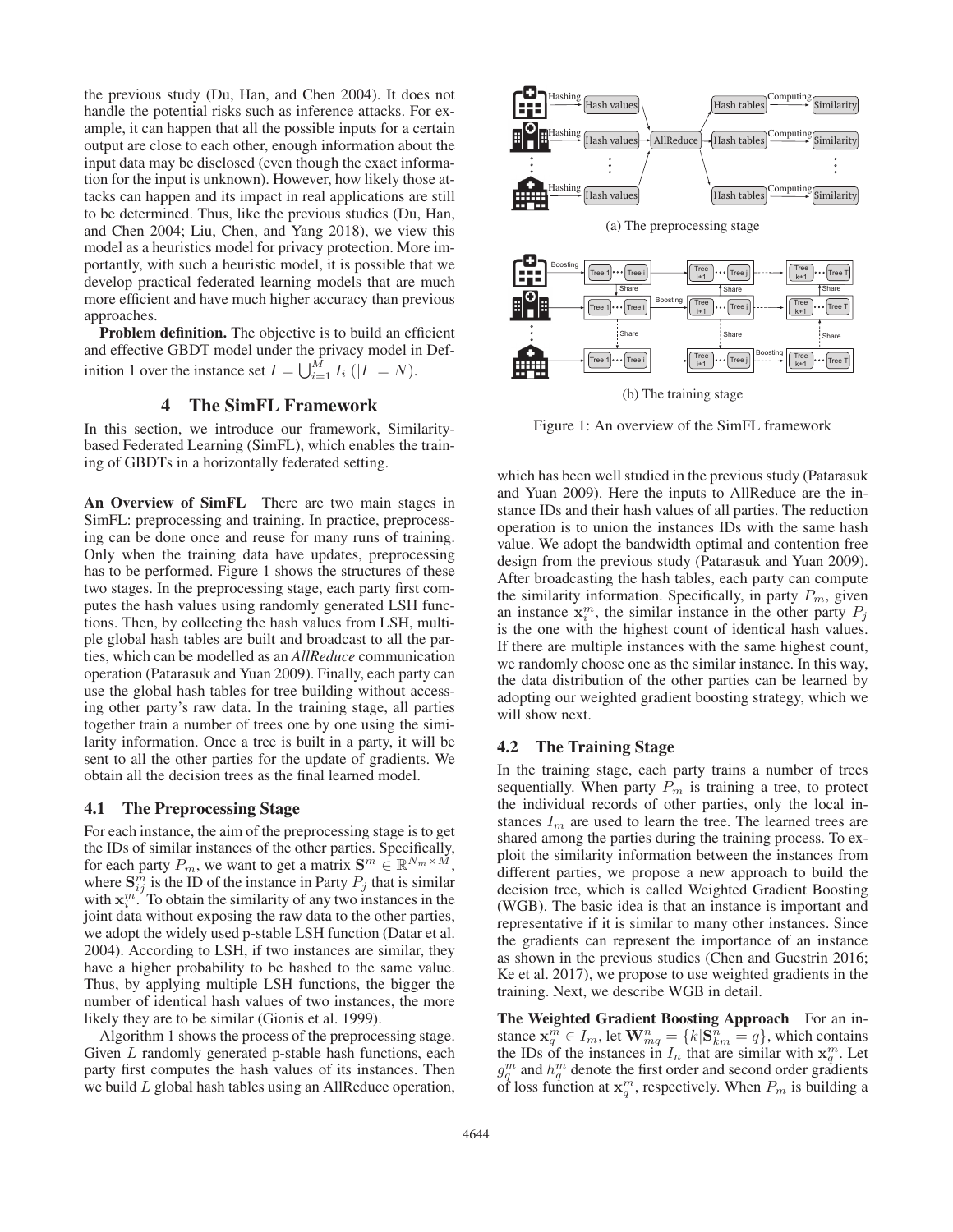Algorithm 1: The preprocessing stage

**Input:** LSH functions  $\{\mathcal{F}_k\}_{k=1,2...L}$ , Instance set I Output: The similarity matrices **S** 1 **for** *each party*  $P_m$  **do** /\* Conduct on party  $P_m$  \*/ 2 **for** each instance  $\mathbf{x}_i^m \in I_m$  do 3 Compute hash values  $\{\mathcal{F}_k(\mathbf{x}_i^m)\}_{k=1,2...L}$ ; 4 Building and broadcasting global hash tables by AllReduce; 5 for  $m \leftarrow 1$  to  $M$  do /\* Conduct on party  $P_m$  \*/ 6 **for** each instance  $\mathbf{x}_i^m \in I_m$  **do**  $7 \mid \text{for } j = 1 \text{ to } M \text{ do}$ /\* Collect similar instance IDs of  $P_j$  \*/  $\mathbf{s}$  | | if  $j \neq m$  then 9 | | | Find the instance ID  $t$  with the highest count of identical hash values;  $\mathbf{S}^m_{ij} \leftarrow t;$  $11$  else /\* In the same party, the most similar instance is itself \*/  $\mathbf{S}^m_{ij} \leftarrow i;$ 

new tree at the t-th iteration, WGB minimizes the following objective function.

$$
\tilde{\mathcal{L}}_{w}^{(t)} = \sum_{\mathbf{x}_{q}^{m} \in I_{m}} [\mathbf{G}_{mq} f_{t}(\mathbf{x}_{q}^{m}) + \frac{1}{2} \mathbf{H}_{mq} f_{t}^{2}(\mathbf{x}_{q}^{m})] + \Omega(f_{t})
$$
\nwhere  $\mathbf{G}_{mq} = \sum_{n} \sum_{i \in \mathbf{W}_{mq}^{n}} g_{i}^{n}$ ,  $\mathbf{H}_{mq} = \sum_{n} \sum_{i \in \mathbf{W}_{mq}^{n}} h_{i}^{n}$ \n(4)

Compared with the objective in Eq. (2), Eq. (4) only uses the instances of  $I_m$ . Instead of using the gradients  $g_q^m$ ,  $h_q^m$  of the instance  $\mathbf{x}_q^m$ , we use  $\mathbf{G}_{mq}, \mathbf{H}_{mq}$  which are the sum of the gradients of the instances that are similar with  $x_q^m$  (including  $\mathbf{x}_q^m$  itself). To help understanding, here is an example. Suppose we have two parties  $P_a$  and  $P_b$ . When computing the similarity information for a party  $P_a$ , the similar instance for both  $x_1^a$  and  $x_2^a$  may be  $x_3^b$ . Then, when building trees in  $P_b$ , the gradient of  $x_3^b$  is replaced by the aggregated gradients of  $\mathbf{x}_1^a$ ,  $\mathbf{x}_2^a$ , and  $\mathbf{x}_3^b$ . Considering  $\mathbf{G}_{mq}$ ,  $\mathbf{H}_{mq}$  as *weighted gradients*, we put more weights on instances that have a larger number of similar instances to utilize the similarity information.

Since the process of building a tree is similar between different parties, we only describe the process of building a tree in Party  $P_m$ , which is shown in Algorithm 2. At first, the parties update the gradients of the local instances. Then, for each instance of  $P_m$ , the other parties compute and send the aggregated gradients of the similar instances. Instead of sending each gradient directly, such aggregation on the local party can reduce the communication cost and protect the individual gradients. After all the aggregated gradients are computed and send to  $P_m$ , the weighted gradients can

Algorithm 2: The process of learning a tree Input: Instance set I Output: A new decision tree 1 for  $i = 1$  to M,  $i \neq m$  do /\* Conduct on party  $P_i$  \*/  $\mathbf{G}^i_{m*} \leftarrow \mathbf{0}, \, \mathbf{H}^i_{m*} \leftarrow \mathbf{0}; \quad \mathbf{H}^i_{m*} \leftarrow \mathbf{0};$  $\overline{\mathbf{3}}$  Update the gradients of instances in  $I_i$ ; 4 **for** each instance  $x_q^i \in I_i$  **do**  $5 \mid$  Get the similar instance ID  $s = \mathbf{S}_{qm}^i$ ;  $\mathbf{G}_\textit{ms}^i \leftarrow \mathbf{G}_\textit{ms}^i + g_q^i, \mathbf{H}_\textit{ms}^i \leftarrow \mathbf{G}_\textit{ms}^i + h_q^i;$ 7  $\mathbb{C}$  Send  $\mathbf{G}_{m*}^i$ ,  $\mathbf{H}_{m*}^i$  to  $P_m$ ; /\* Conduct on party  $P_m$  \*/ 8 Update the gradients of instances in  $I_m$ ; 9 for each instance  $\mathbf{x}_q^m \in I_m$  do 10  $\mathbf{G}_{mq} \leftarrow 0, \mathbf{H}_{mq} \leftarrow 0;$ 11 for  $i \leftarrow 1$  to M do 12 if  $i == m$  then <sup>13</sup> **G**mq ← **G**mq + g<sup>m</sup> q ;  $\textbf{H}_{mq} \leftarrow \textbf{H}_{mq} + h_q^{\overline{m}};$ <sup>15</sup> else  $\begin{array}{|c|c|c|}\hline \textbf{16} & \textbf{G} & \textbf{G}_{mq} \leftarrow \textbf{G}_{mq} + \textbf{G}_{mq}^i; \hline \end{array}$  $\textbf{H}_{mq} \leftarrow \textbf{H}_{mq} + \textbf{H}_{mq}^i;$ 18 Build a tree with instances  $I_m$  and weighted gradients  $\mathbf{G}_{m*}, \mathbf{H}_{m*};$ 

<sup>19</sup> Send the tree to the other parties;

be easily computed by summing the aggregated gradients. Then, we can build a tree based on the weighted gradients.

### 5 Theoretical Analysis

#### 5.1 Privacy Level Analysis

Theorem 1. The SimFL protocol satisfies the privacy model definition if  $L < d$ , where L is the number of hash functions and d is the number of dimensions of training data.

In short, there are infinite number of solutions if the number of unknowns (i.e., d) is bigger than the number of equations (i.e., L) (Ladyzhenskaia, Solonnikov, and Ural'ceva 1968). The detailed proof is available in Appendix A of the full version (Li, Wen, and He 2019).

Theorem 1 indicates that, when  $L < d$ , SimFL ensures that, for any its output, there exists an infinite number of possible inputs resulting the same output. Therefore, a dishonest party cannot determine the actual raw data from other parties. Potentially, there may be background knowledge attack against SimFL. An optional method to resolve this problem is to decrease  $L$  to get a fewer number of equations, which results in a larger number of inputs for the same output. For example, if we know the background knowledge of a feature and now we only have  $(d - 1)$  unknowns, we can set L to  $(d-2)$  or even smaller to ensure that the raw data still cannot be extracted.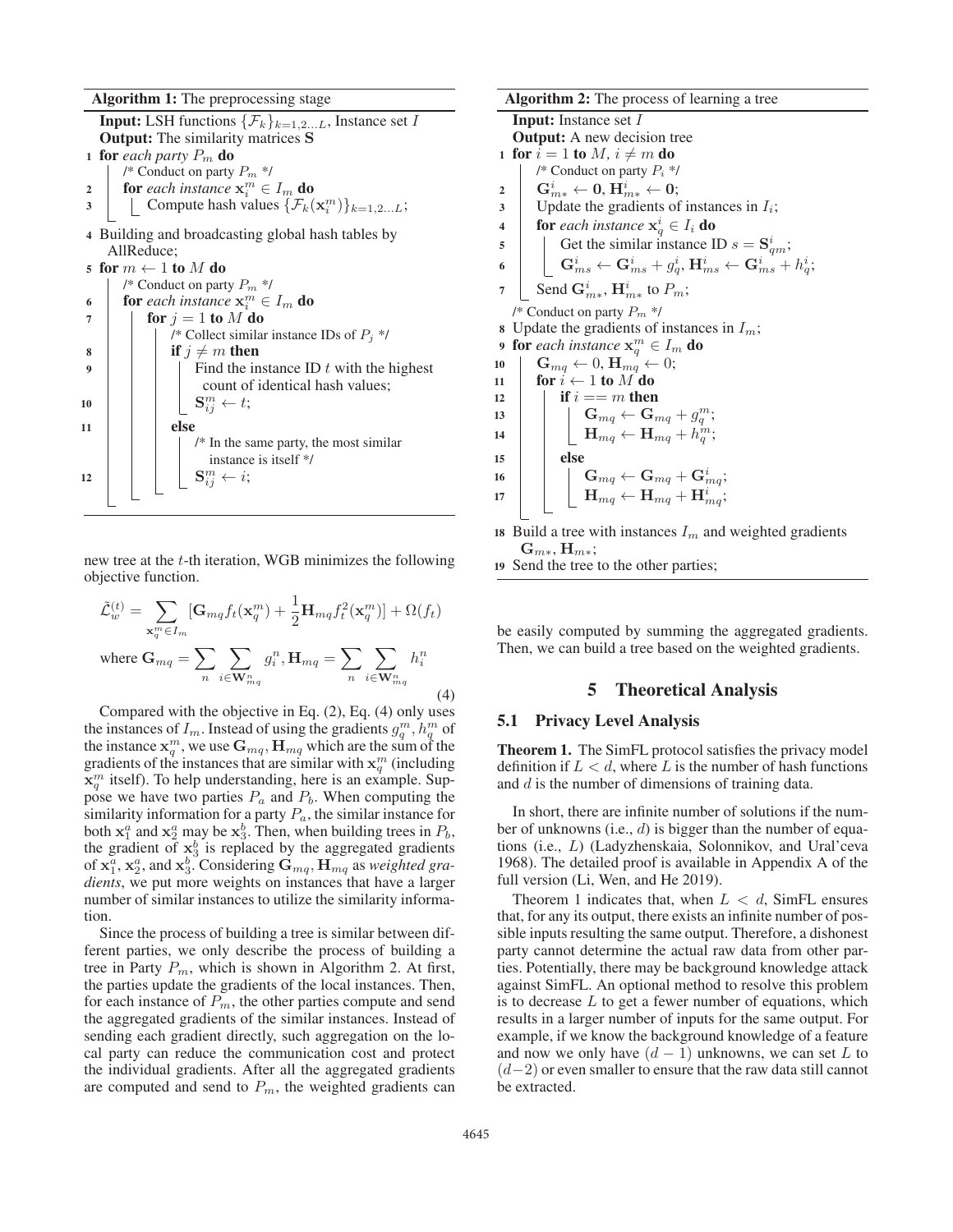#### 5.2 The Error of Weighted Gradient Boosting

Here we analyze the approximation error as well as the generalization error of WGB.

Theorem 2. For simplicity, we assume that the feature values of each dimension are i.i.d. uniform random variables and the split value is randomly chosen from the feature values. Suppose  $P_m$  is learning a new tree. We denote the approximation error of WGB as  $\varepsilon^t = |\tilde{\mathcal{L}}_w^{(t)} - \tilde{\mathcal{L}}^{(t)}|$ . Let  $d_t$  = max<sub>r,j</sub> $\|\mathbf{x}_{\mathbf{S}_{rm}^{j}}^{m} - \mathbf{x}_{r}^{j}\|_{1}$ ,  $d_m$  = max<sub>i,j</sub> $\|\mathbf{x}_{i} - \mathbf{x}_{j}\|_{1}$ ,  $g' = \max_i |g_i|, h' = \max_i |h_i|,$  and  $f'_t = \max_i |f_t(\mathbf{x}_i)|$ . Then, with probability at least  $1 - \delta$ , we have

$$
\varepsilon^{t} \leq \left( [1 - (1 - \frac{d_{t}}{d_{m}})^{D}](N - N_{m}) + \sqrt{\frac{(N - N_{m})\ln\frac{1}{\delta}}{2}} \right) \cdot (2g'f'_{t} + \frac{1}{2}h'f'_{t}^{2})
$$
\n(5)

where  $D$  is the depth of the tree,  $N$  is the number of instances in I, and  $N_m$  is the number of instances in  $I_m$ .

The detailed proof of Theorem 2 is available in Appendix B of the full version (Li, Wen, and He 2019). According to Theorem 2, the upper bound of the approximation error is  $\mathcal{O}(N - N_m)$  with respect to the number of instances. The approximation error of WGB may increase as the number of instances of the other parties increases. However, let us consider the generalization error of WGB, which can be formulated as  $\varepsilon_{gen}^{WGB}(t) = |\tilde{\mathcal{L}}_w^{(t)} - \tilde{\mathcal{L}}_*^{(t)}| \leq |\tilde{\mathcal{L}}_w^{(t)} - \tilde{\mathcal{L}}^{(t)}| +$  $|\tilde{\mathcal{L}}^{(t)} - \tilde{\mathcal{L}}_{*}^{(t)}| \triangleq \varepsilon^{t} + \varepsilon_{gen}(t)$ . The generalization error of vanilla GBDTs (i.e.,  $\varepsilon_{gen}(t)$ ) tends to decrease as the number of training instances  $N$  increases (Shalev-Shwartz and Ben-David 2014). Thus, WGB may still have a low generalization error as N increases.

#### 5.3 Computation and Communication Efficiency

Here we analyze the computation and communication overhead of SimFL. Suppose we have  $T$  tress,  $M$  parties,  $N$  total training instances, and L hash functions.

Computation Overhead (1) In the preprocessing stage, we first need to compute the hash values, which costs  $O(Nd)$ . Then, we need to union the instance IDs with the same hash value and compute the similarity information. The union operation can be done in  $\mathcal{O}(NL)$  since we have to traverse NL hash values in total. When computing the similarity information for an instance  $\mathbf{x}_i^m$ , a straightforward method is to union the instance IDs of  $L$  buckets with hash values  $\{\mathcal{F}_k(\mathbf{x}_i^m)\}_{k=1,2...L}$  and conduct linear search to find the instance ID with the maximum frequency. On average, each hash bucket has a constant number of instances. Thus, for each instance, the linear search can be done in  $\mathcal{O}(L)$ . Thus, the total computation overhead in the preprocessing stage is  $\mathcal{O}(NL + Nd)$  on average.

(2) In the training stage, the process of building a tree is the same as the vanilla GBDTs except computing the weighted gradients. The calculation of the weighted gradients is done by simple sum operations, which is  $\mathcal{O}(N)$ . Then, the computation overhead is  $\mathcal{O}(NT)$  in the training.

Communication Overhead Suppose each real number uses 4 bytes to store. (1) In the preprocessing stage, according to the previous study (Patarasuk and Yuan 2009), since we have NL hash values and the corresponding instance IDs to share, the total communication cost in the AllReduce operation is  $8MNL$  bytes. (2) In the training stage, each party has to send the aggregated gradients. The size of the gradients is no more than  $8N$  (including g and h). After building a tree,  $P_m$  has to send the tree to the other parties. Suppose the depth of each tree is  $D$ . Our implementation uses  $8$  bytes to store the split value and the feature ID of each node. Therefore, the size of a tree is  $8(2^D - 1)$ . Since each tree has to be sent to  $(M - 1)$  parties, the communication cost for one tree is  $8(2^D - 1)(M - 1)$ . The total communication overhead for a tree is  $8[N + (2^D - 1)(M - 1)]$ . Since there are  $T$  trees, the communication overhead in the training stage is  $8T[N + (2^D - 1)(M - 1)].$ 

### 6 Experiments

We present the effectiveness and efficiency of SimFL. To understand the model accuracy of SimFL, we compare SimFL with two approaches: 1) **SOLO**: Each party only trains vanilla GBDTs with its local data. This comparison shows the incentives of using SimFL. 2) ALL-IN: A party trains vanilla GBDTs with the joint data from all parties without the concern of privacy. This comparison demonstrates the potential accuracy loss of achieving the privacy model. We also compare SimFL with the distributed boosting framework proposed by Zhao et al. (2018) (referred as TFL (Treebased Federated Learning)). Here we only adopt their framework and do not add any noise in the training (their system also adds noises to training for differential privacy).

We conducted the experiments on a machine running Linux with two Xeon E5-2640v4 10 core CPUs, 256GB main memory and a Tesla P100 GPU of 12GB memory. To take advantage of GPU, we use ThunderGBM (Wen et al. 2019) in our study. We use six public datasets from the LIBSVM website<sup>1</sup>, as listed in Table 1. We use  $75\%$  of the datasets for training and the remainder for testing. The maximum depth of the trees is set to 8. For the LSH functions, we choose  $r = 4.0$  and  $L = \min\{40, d - 1\}$ , where d is the dimension of the dataset. The total number of trees is set to 500 in all approaches. Due to the randomness of the LSH functions, the results of SimFL may differ in the different runnings. We run SimFL for 10 times in each experiment and report the average, minimal and maximum errors.

In reality, the distribution of the data in different parties may vary. For example, due to the ozone hole, the countries in the Southern Hemisphere may have more skin cancer patients than the Northern Hemisphere. Thus, like a previous work (Yurochkin et al. 2019), we consider two ways to divide the training dataset to simulate different data distributions in the federated setting: *unbalanced partition* and *balanced partition*. In the unbalanced partition, we divide the datasets with two classes (i.e., 0 and 1) to subsets where each subset has a relatively large proportion of the instances

<sup>1</sup> https://www.csie.ntu.edu.tw/∼cjlin/libsvm/index.html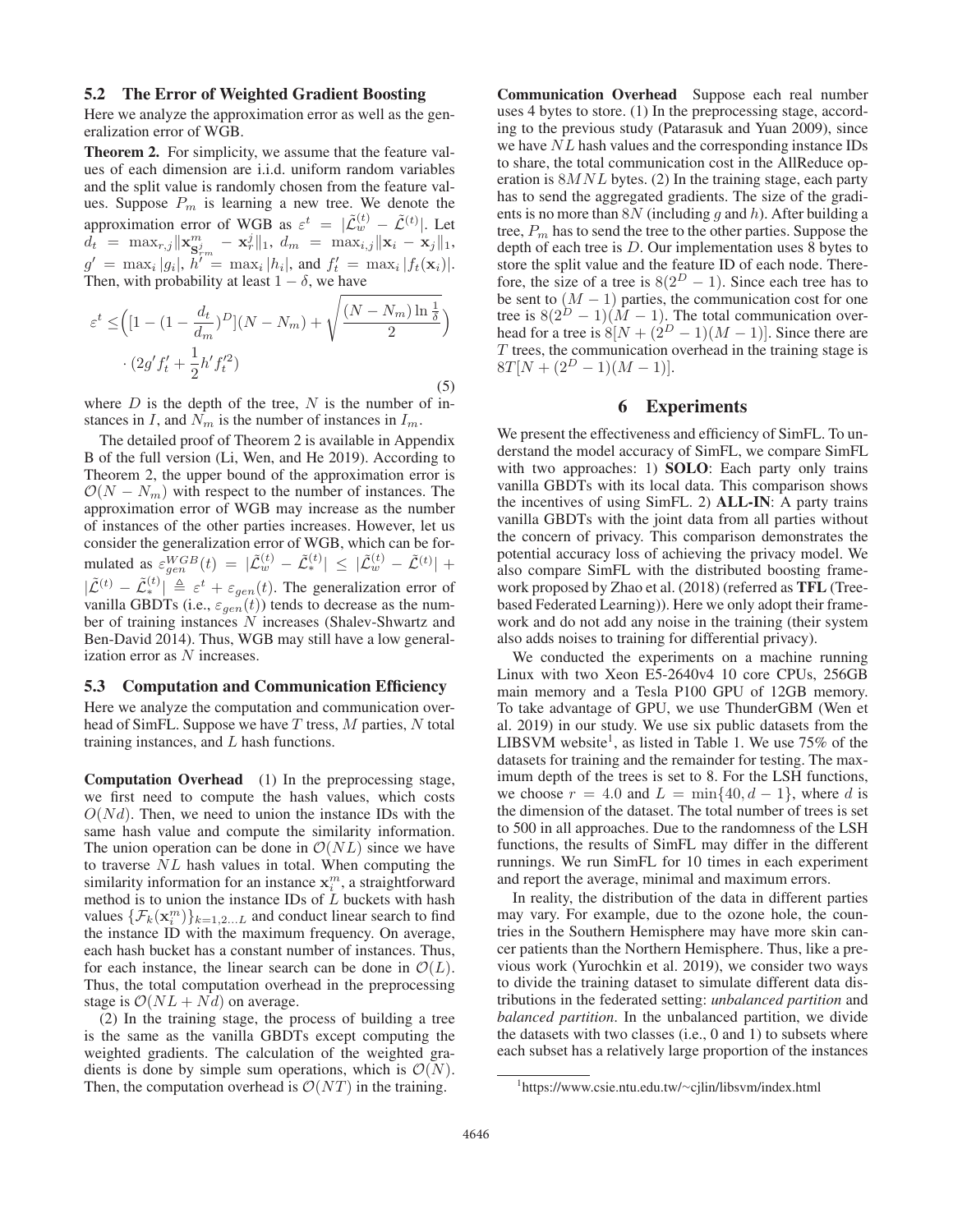Table 1: datasets used in the experiments

| dataset                         | cardinality | dimension | data size |
|---------------------------------|-------------|-----------|-----------|
| a9a                             | 32,561      | 123       | 16MB      |
| cod-rna                         | 59,535      |           | 2.1MB     |
| real-sim                        | 72,309      | 20,958    | 6.1GB     |
| $\overline{\mathbf{i}$ icnn $1$ | 49,990      | 22        | 4.4MB     |
| <b>SUSY</b>                     | 1,000,000   | 18        | 72MB      |
| <b>HIGGS</b>                    | 1,000,000   | 28        | 112MB     |

Table 2: The test errors of different approaches ( $\theta = 80\%$ )

| datasets     | SimFL   |       | <b>TFL</b> | S OLO <sub>A</sub> | S OLO <sub>B</sub> | ALL-IN |          |
|--------------|---------|-------|------------|--------------------|--------------------|--------|----------|
|              | avg     | min   | max        |                    |                    |        |          |
| a9a          | 17.0%   | 16.7% | 17.2%      | $23.1\%$           | 19.1%              | 22.0%  | $15.1\%$ |
| cod-rna      | 6.5%    | 6.3%  | 6.7%       | 7.5%               | 9.6%               | 8.2%   | 6.13%    |
| real-sim     | $8.3\%$ | 8.2%  | 8.4%       | $10.1\%$           | 11.8%              | 14.4%  | 6.5%     |
| ijcnn1       | 4.5%    | 4.5%  | 4.6%       | 4.7%               | 5.9%               | 4.9%   | 3.7%     |
| <b>SUSY</b>  | 23.3%   | 23.1% | 23.4%      | 32.6%              | 25.4%              | 32.8%  | 21.38%   |
| <b>HIGGS</b> | 30.9%   | 30.8% | 31.0%      | 36.1%              | 37.1%              | 35.6%  | 29.4%    |

in one class. Given a ratio  $\theta \in (0, 1)$ , we randomly sample  $\theta$  proportion of the instances that are with the class 0 and  $(1-\theta)$  proportion of the instances that are with the class 1 to form a subset, and the remained for the other subset. Then, we can split these two subsets to more parts equally and randomly to simulate more parties. In the balanced partition, we simply split the datasets equally and randomly assign the instances to different parties.

### 6.1 Test Errors

We first divide the datasets into two parts using the unbalanced partition with the ratio  $\theta = 80\%$ , and assign them to two parties  $A$  and  $B$ . The test errors are shown in Table 2. We have the following observations. First, the test errors of SimFL are always lower than SOLO on data parts A and B (denoted as  $S OLO<sub>A</sub>$  and  $S OLO<sub>B</sub>$  respectively). The accuracy can be improved by about 4% on average by performing SimFL. Second, the test error of SimFL is close to ALL-IN. Third, Compared with TFL, SimFL has much lower test errors. The test errors of TFL are always bigger than SOLO, which discourages the adoptions of TFL in practice. In other words, TFL's approach on aggregating decision trees from multiple parties cannot improve the prediction of the local data of individual parties.

To figure out the impact of the ratio  $\theta$ , we conduct experiments with different ratios that range from 60% to 90%. The results are shown in Figure 2. Compared with TFL and SOLO, SimFL works quite well especially when  $\theta$  is high. The similarity information can effectively help to discover

Table 3: The test errors of different approaches (balanced partition)

| datasets     | SimFL |       | <b>TFL</b> | S OLO <sub>A</sub> | SOLO <sub>B</sub> | ALL-IN   |       |
|--------------|-------|-------|------------|--------------------|-------------------|----------|-------|
|              | avg   | min   | max        |                    |                   |          |       |
| a9a          | 15.1% | 14.9% | 15.2%      | 15.6%              | 15.5%             | 15.9%    | 15.1% |
| cod-rna      | 6.0%  | 5.9%  | 6.1%       | 6.3%               | 6.4%              | 6.7%     | 6.1%  |
| real-sim     | 7.1%  | 6.9%  | 7.2%       | 7.4%               | 8.4%              | 7.9%     | 6.5%  |
| iicnn1       | 3.6%  | 3.5%  | 3.7%       | 3.8%               | 3.8%              | 4.2%     | 3.7%  |
| <b>SUSY</b>  | 19.6% | 19.4% | 19.9%      | 20.2%              | 20.1%             | $20.1\%$ | 20.0% |
| <b>HIGGS</b> | 29.3% | 29.2% | 29.5%      | 31.4%              | 30.2%             | 30.5%    | 29.3% |



Figure 2: The test error with different ratio  $\theta$ 

the distribution of the joint data among multiple parties. The variation of SimFL is low in multiple runs.

Table 3 shows the errors with the setting of the balanced partition. It seems that for the six datasets, the local data in each party is good enough to train the model. The test errors of SOLO and ALL-IN are very close to each other. However, our SimFL still performs better than SOLO and TFL, and sometimes even has a lower test error than ALL-IN. Even in a balanced partition, SimFL still has a good performance.

Figure 3 and Figure 4 show the test errors with different number of parties. The ratio  $\theta$  is set to 80% for the unbalanced partition. As the number of parties increases, according to Section 5.2, the upper bound of the generalization error of SimFL may increase since N is fixed and  $(N - N_m)$ increases, which agrees with the experimental results. Still, SimFL has a lower test error than the minimal error of SOLO at most times. While the test error of TFL changes dramatically as the number of parties increases, SimFL is much more stable in both balanced and unbalanced data partition.

### 6.2 Efficiency

To show the training time efficiency of SimFL, we present the time and communication cost in the training stage and the preprocessing stage (denoted as *prep*) in Table 4. The number of parties is set to 10 and we adopt a balanced par-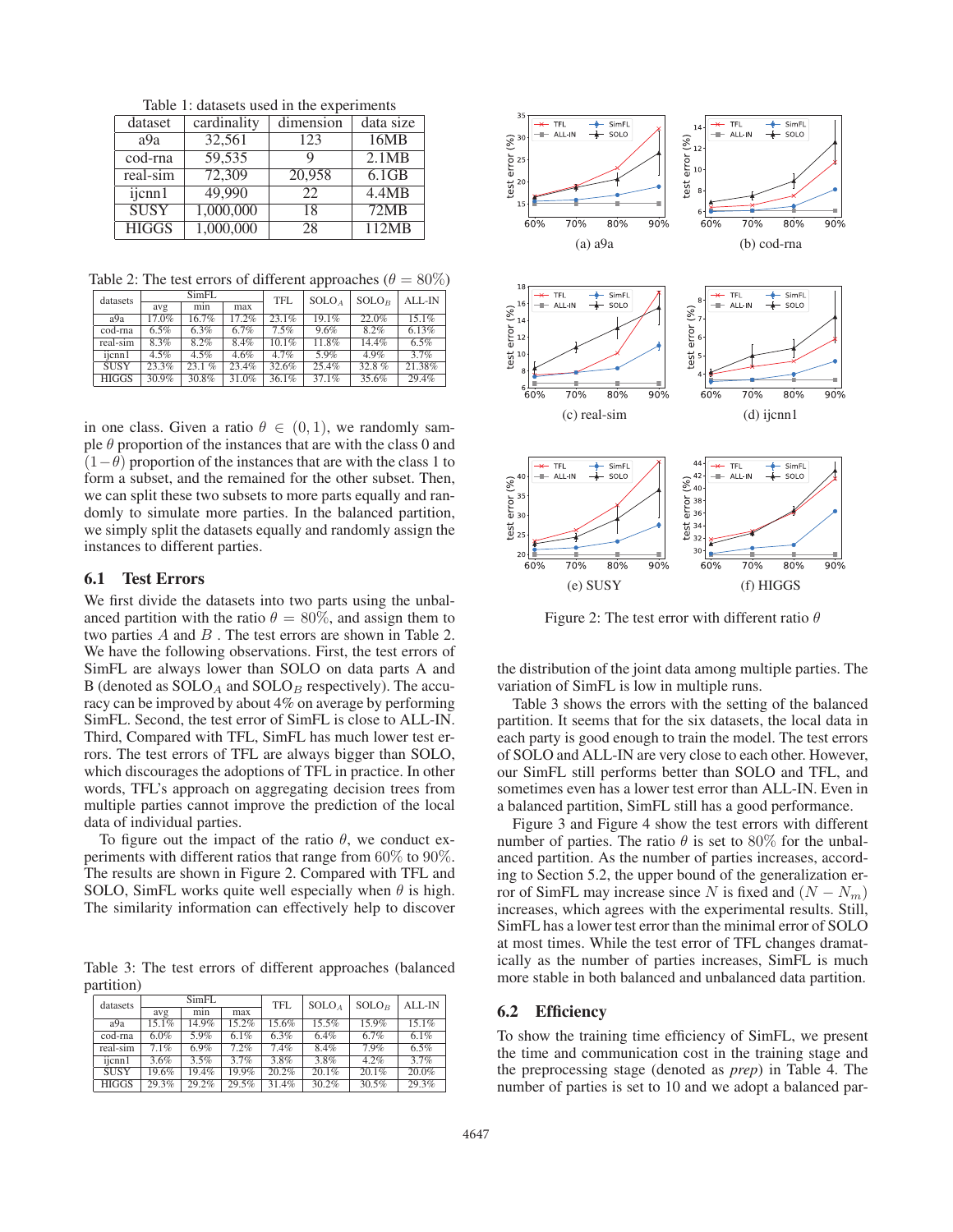

Figure 3: The impact of number of parties ( $\theta = 80\%$ )

tition here. First, we can observe that the training time of SimFL is very close to SOLO. The computation overhead is less than 10% of the total training time. Second, since SimFL only needs the local instances to build a tree while ALL-IN needs all the instances, the training time of SimFL is smaller than ALL-IN. Moreover, the proprecessing overhead is acceptable since it may only be required to perform once and reused for future training. One common scenario is that a user may try many runs of training with different hyper parameter settings and the pre-processing cost can be amortized among those runs. Last, the communication overhead per tree is very low, which costs no more than 10MB. In the encryption methods (Liu et al. 2019), since additional keys need to be transferred, their communicated data size per tree can be much larger than ours.

### 7 Conclusions

The success of federated learning highly relies on the training time efficiency and the accuracy of the learned model. However, we find that existing horizontal federated learning systems of GBDTs suffer from low efficiency and/or low model accuracy. Based on an established relaxed privacy model, we propose a practical federated learning framework SimFL for GBDTs by exploiting similarity. We take advantage of efficient locality-sensitive hashing to collect



Figure 4: The impact of number of parties (balanced partition)

the similarity information without exposing the individual records, in contrast of costly secret sharing/encryption operations in previous studies. By designing a weighted gradient boosting method, we can utilize the similarity information to build decision trees with bounded errors. We prove that SimFL satisfies the privacy model. The experiments show that SimFL significantly improves the predictive accuracy compared with training with data in individual parties alone, and is close to the model with joint data from all parties.

Table 4: The training time (sec), preprocessing time (sec), communication cost (MB) per party in the preprocessing and communication cost (MB) per tree in the training.

|              | ALL-IN            | <b>SOLO</b> | <b>SimFL</b> |      |                  |      |  |
|--------------|-------------------|-------------|--------------|------|------------------|------|--|
| datasets     | training          | training    | time         |      | communication    |      |  |
|              | time              | time        | training     | prep | training         | prep |  |
| a9a          | 21.6              | 15.2        | 17.2         | 135  | 0.28             | 10.4 |  |
| cod-rna      | 24.7              | 16.3        | 17.9         | 189  | 0.49             | 4.3  |  |
| real-sim     | 69.5              | 32.4        | 34.5         | 380  | $\overline{0.6}$ | 23.1 |  |
| ijcnn1       | $\overline{29.3}$ | 15.7        | 17.4         | 228  | 0.42             | 8.4  |  |
| <b>SUSY</b>  | 204.1             | 34.6        | 43.1         | 963  | 8.0              | 136  |  |
| <b>HIGGS</b> | 226.6             | 39.8        | 44.8         | 996  | 8.0              | 216  |  |